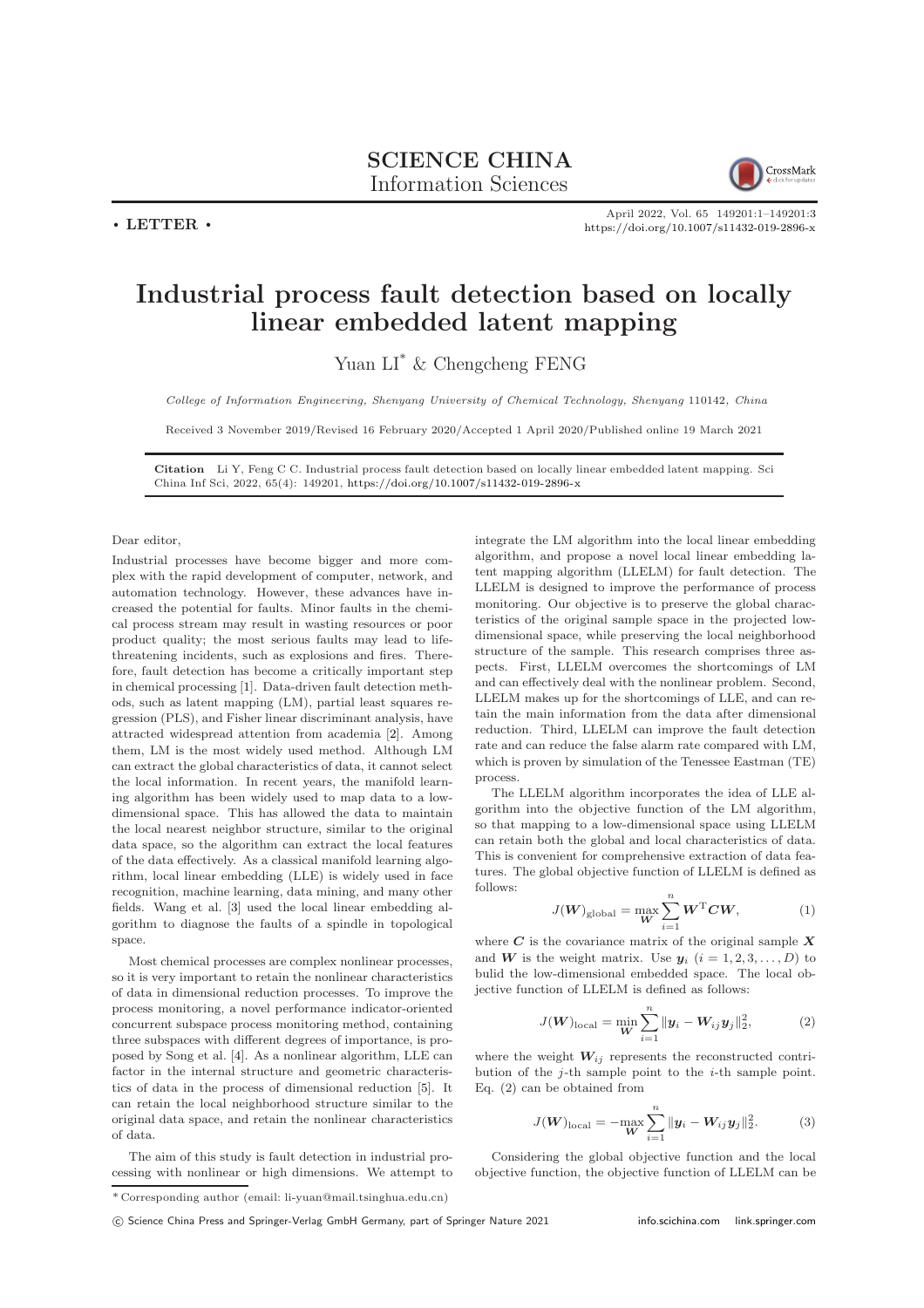

Figure 1 (Color online) Detection results of Fault 5. (a), (b) LM statistics changing maps; (c), (d) LLELM statistics changing maps.

defined as

$$
J(\boldsymbol{W})_{\text{LLELM}} = \max_{\boldsymbol{W}} \left( \boldsymbol{W}^{\text{T}} \boldsymbol{C} \boldsymbol{W} + \lambda \left( \max_{\boldsymbol{W}} \sum_{i=1}^{n} \|\boldsymbol{y}_{i} - \boldsymbol{W}_{ij} \boldsymbol{y}_{j}\|_{2}^{2} \right) \right) = \max_{\boldsymbol{W}} \boldsymbol{W}^{\text{T}} \boldsymbol{S} \boldsymbol{W},
$$
(4)

$$
S = C - \lambda X (I - W)^{\mathrm{T}} (I - W) X^{\mathrm{T}}, \tag{5}
$$

where  $\lambda$  is a smoothing factor. When  $\lambda$  takes a negative value, global and local features can be extracted more comprehensively. By solving the eigenvectors corresponding to the largest  $D$  eigenvalues of  $S$ , we can get the projection matrix  $W$ . The projection from high-dimension to lowdimension can be accomplished using

$$
\boldsymbol{Y} = \boldsymbol{W}^{\mathrm{T}} \boldsymbol{X}.
$$
 (6)

After characteristic decomposition of the covariance matrix S, we obtain eigenvalues  $\lambda_i$   $(i = 1, 2, \ldots, p)$  and arrange them in descending order, to determine the number of principal components according to cumulative percent variance (CPV) criterion. The characteristic matrix corresponding to the selected eigenvalue is the main element load matrix. The LLELM model of the process matrix  $X$  is established as

$$
X = TP^{T} = \sum_{i=1}^{k} t_i p_i^{T} + E,
$$
 (7)

where  $T$  is the score matrix,  $P$  is the load matrix,  $E$  is the residual matrix, and  $k$  is the number of principal elements obtained by CPV criterion. To monitor the process,  $T<sup>2</sup>$  and Q statistics are constructed in principal component subspace and residual subspace, respectively [\[6\]](#page-2-6).

$$
T^2 = \sum_{i=1}^k \frac{t_i^2}{\lambda_i},\tag{8}
$$

$$
Q = \mathbf{e} \cdot \mathbf{e}^{\mathrm{T}} = \mathbf{e}(\mathbf{I} - \mathbf{P}\mathbf{P}^{\mathrm{T}})\mathbf{e}^{\mathrm{T}}.
$$
 (9)

In Eq. (8),  $\lambda_i$  represents the eigenvalue. *e* is the residual matrix and  $I$  represents the corresponding unit matrix in Eq. (9). The calculation of the control limits  $TL$  and  $QL$ based on the statistics  $T^2$  and Q are expressed as

$$
TL = \frac{k(n-1)}{n-k}F(k, n-k, \alpha),\tag{10}
$$

$$
QL = \theta_1 \left[ \frac{c_{\alpha} \sqrt{2\theta_2 h_0^2}}{\theta_1} + 1 + \frac{\theta_2 h_0 (h_0 - 1)}{\theta_1^2} \right]^{1/h_0}, \quad (11)
$$

where k represents the number of principal elements.  $T^2$ approximately obeys the  $F$  distribution with degrees of freedom k and  $n - k$ .  $c_{\alpha}$  is the critical value of normal distribution at test level.  $h_0 = 1 - 2\theta_1\theta_3/(3\theta_2)^2$  and  $\theta_i = \sum_{j=k+1}^p \lambda_i^j$ ,  $i = 1, 2, 3$ . The number of principal components is selected according to the 0.85 variance cumulative contribution rate.

LLELM is applied to TE process data to analyze its performance. TE data contains a training data set and a test data set. The data used for modeling is normal data with 500 samples. The number of samples used for testing is 960: the first 160 samples are normal samples, and the last 800 samples are fault samples. There are 12 operation variables and 41 measurement variables. Fifty-two process variables are selected for this simulation. According to [\[7\]](#page-2-7), the number of adjacent points for LLE algorithm  $K = 33$  is selected. LM uses the variance contribution method to select the number of principal components. The variance contribution rate is 0.85 and the confidence for the statistics is 0.95. From experience, the smoothing factor  $\lambda$  is 0.5.

Twenty-one kinds of faults in TE process are detected by using the LLELM model and LM model. Fault 5 is the step change in the inlet temperature of condenser cooling water in TE process. Figure 1(a) shows that LM detected the fault accurately at 161 sampling points. After 350 sampling points, both  $T^2$  and  $Q$  statistics failed to detect the fault, but the fault is not eliminated at this time. The compensation of the control circuit makes the  $T^2$  and Q statistics return to normal values. Figure 1(b) shows that using  $T^2$ and Q statistics, LLELM can detect the fault quickly after it occurs, and the alarm status is maintained after the compensation effect of the control loop occurs. This indicates that the fault has not been eliminated, so the fault can be detected accurately and continuously. The fault detection rate of LLELM is higher than that of LM; therefore, the LLELM can effectively reduce the false alarm rate.